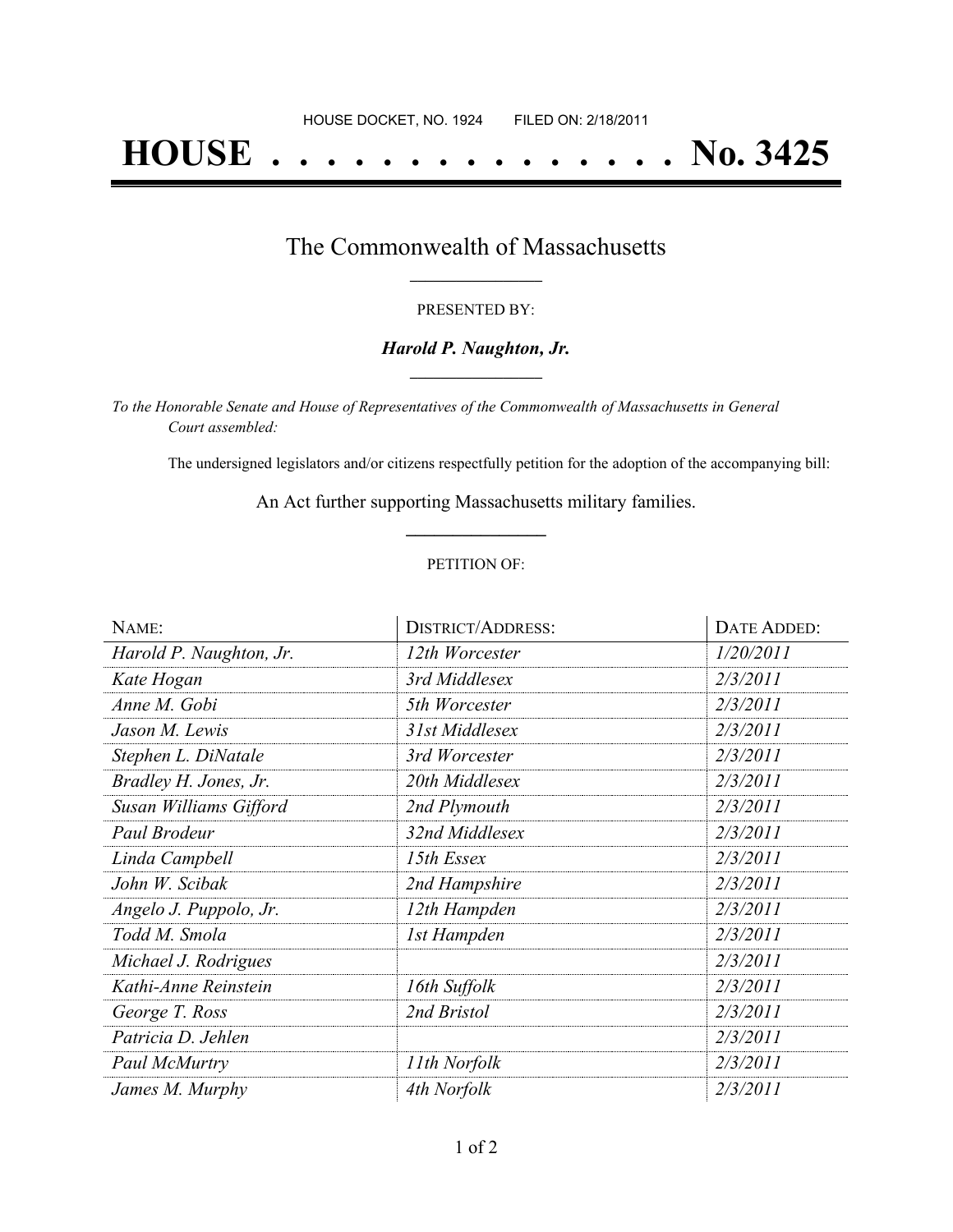| Stephen M. Brewer       | Worcester, Hampden, Hampshire and | 2/3/2011 |
|-------------------------|-----------------------------------|----------|
|                         | Middlesex                         |          |
| Walter F. Timilty       | 7th Norfolk                       | 2/3/2011 |
| Harriette L. Chandler   |                                   | 2/3/2011 |
| John J. Binienda        | 17th Worcester                    | 2/3/2011 |
| Bruce E. Tarr           |                                   | 2/4/2011 |
| Cory Atkins             | 14th Middlesex                    | 2/4/2011 |
| Carl M. Sciortino, Jr.  | 34th Middlesex                    | 2/4/2011 |
| Thomas A. Golden, Jr.   | 16th Middlesex                    | 2/4/2011 |
| Thomas M. McGee         | <i>Third Essex</i>                | 2/4/2011 |
| Kevin G. Honan          | 17th Suffolk                      | 2/4/2011 |
| Richard T. Moore        |                                   | 2/4/2011 |
| John D. Keenan          | 7th Essex                         | 2/4/2011 |
| Denise C. Garlick       | 13th Norfolk                      | 2/4/2011 |
| George N. Peterson, Jr. | 9th Worcester                     | 2/4/2011 |
| Louis L. Kafka          | 8th Norfolk                       | 2/4/2011 |
| <b>Bradford Hill</b>    | 4th Essex                         | 2/4/2011 |
| Dennis A. Rosa          | 4th Worcester                     | 2/4/2011 |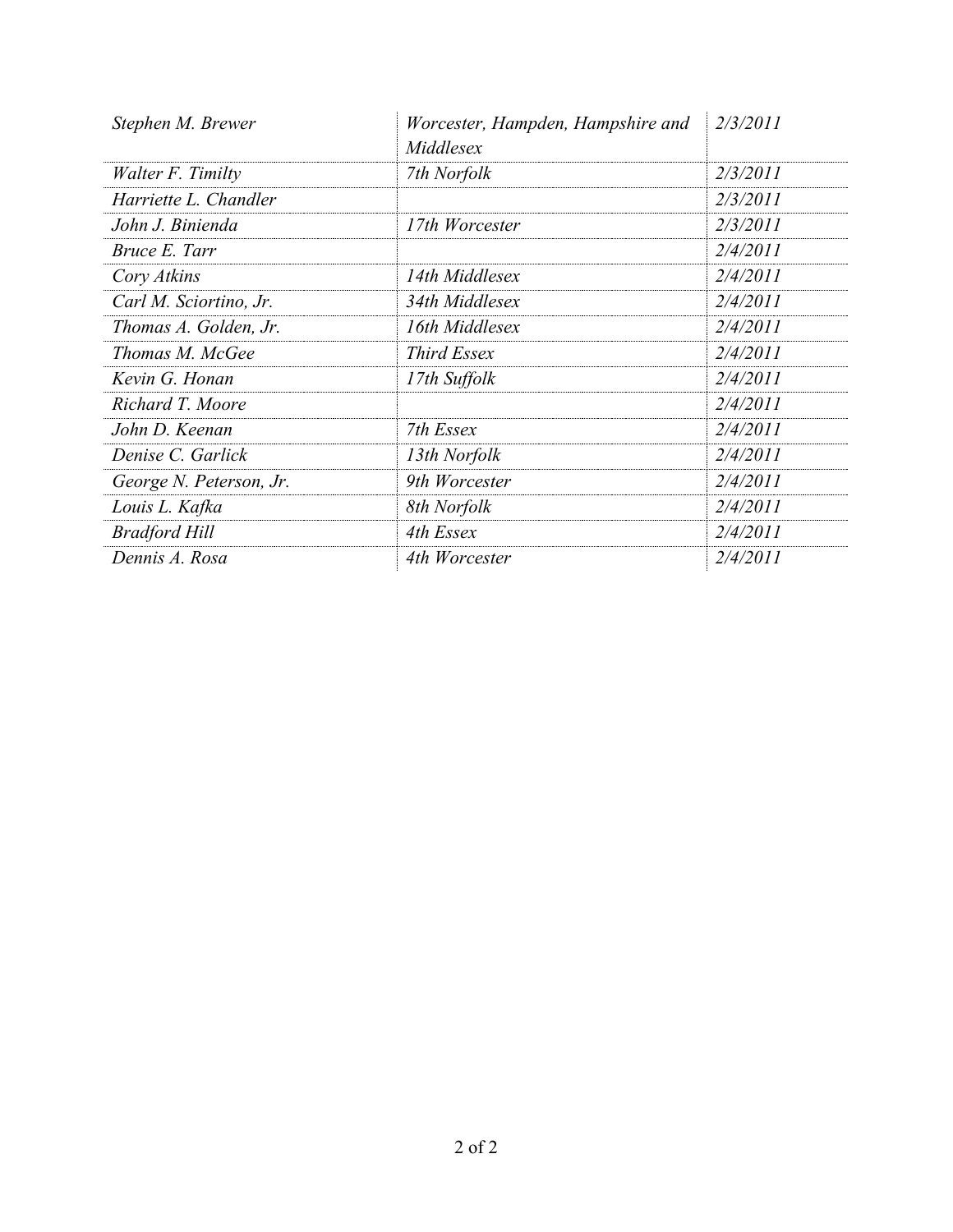## **HOUSE . . . . . . . . . . . . . . . No. 3425**

By Mr. Naughton of Clinton, a petition (accompanied by bill, House, No. 3425) of Harold P. Naughton, Jr., and others relative to the Massachusetts Military Family Relief Fund. Veterans and Federal Affairs.

### The Commonwealth of Massachusetts

**\_\_\_\_\_\_\_\_\_\_\_\_\_\_\_ In the Year Two Thousand Eleven \_\_\_\_\_\_\_\_\_\_\_\_\_\_\_**

An Act further supporting Massachusetts military families.

Be it enacted by the Senate and House of Representatives in General Court assembled, and by the authority *of the same, as follows:*

| 1  | SECTION 1. Section 35CC of chapter 10 of the General Laws, as appearing in the 2008                |
|----|----------------------------------------------------------------------------------------------------|
| 2  | Official Edition, is hereby amended by inserting, after the word "families" in line 6, the         |
| 3  | following words:-, including the Gold Star Families of certain active duty members of the armed    |
| 4  | forces,                                                                                            |
| 5  | SECTION 2. Said section 35CC of said chapter, as so appearing, is hereby further                   |
|    |                                                                                                    |
| 6  | amended by striking out the third sentence and inserting in place thereof the following sentence:- |
| 7  | Revenues credited to the fund under this section shall remain in the fund, not subject to          |
| 8  | appropriation, for application to those purposes and for expenses related to the administration    |
| 9  | and operation of the fund.                                                                         |
| 10 | SECTION 3. Section 13 of chapter 130 of the acts of 2005 is hereby amended by adding               |

11 at the end thereof the following sentence:- The Friends of the Massachusetts National Guard and